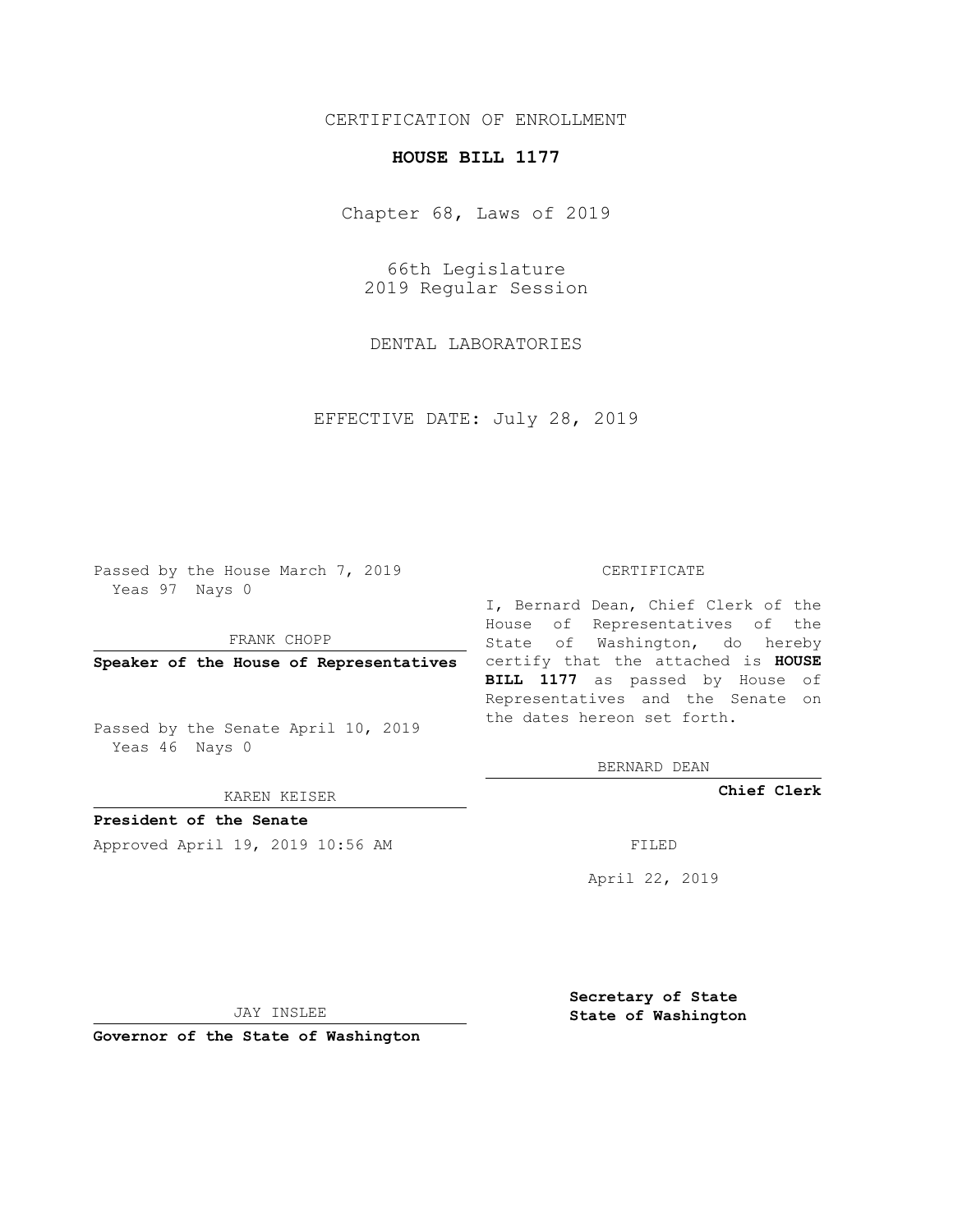## **HOUSE BILL 1177**

Passed Legislature - 2019 Regular Session

**State of Washington 66th Legislature 2019 Regular Session**

**By** Representatives Stonier, Caldier, Cody, and Schmick

Read first time 01/16/19. Referred to Committee on Health Care & Wellness.

 AN ACT Relating to creating the dental laboratory registry within the department of health and establishing minimum standards for dental laboratories serving dentists in Washington state; and adding 4 a new chapter to Title 70 RCW.

BE IT ENACTED BY THE LEGISLATURE OF THE STATE OF WASHINGTON:

NEW SECTION. **Sec. 1.** For the purposes of this chapter:

 (1) "Certified dental technician" means a person certified by the national board for certification in dental laboratory technology.

 (2) "Dental laboratory" means a facility that engages in the making, repairing, altering, or supplying of artificial restorations, substitutions, appliances, or materials for the correction of disease, loss, deformity, malposition, dislocation, fracture, injury to the jaws, teeth, lips, gums, cheeks, palate, or associated tissues 14 or parts.

 (3) "Dentist" means an individual licensed to practice dentistry 16 pursuant to chapter 18.32 RCW.

(4) "Department" means the department of health.

 (5) "Material content disclosure" means a notice that contains the name, physical address, and registration number of the laboratory 20 that received the dentist's work order and the city, state, and country of origin where the technological work was performed in whole

p. 1 HB 1177.SL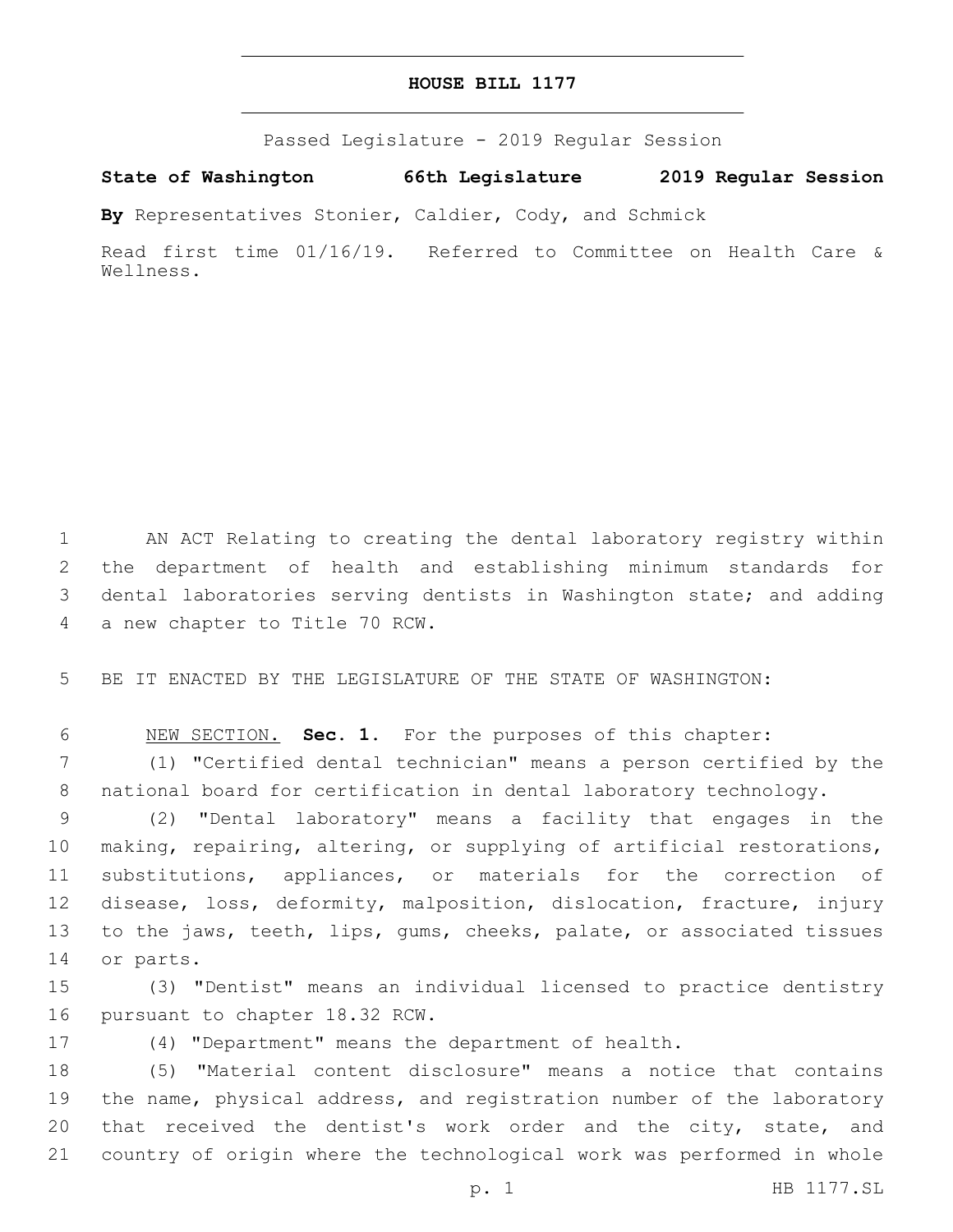or in part or laboratories that manufactured or repaired the dental prosthesis, either directly or indirectly, and the complete material content information of all patient contact materials used in a dental prosthetic appliance, including whether the United States food and drug administration compliant materials were used. The notice must be provided in a manner that can be easily entered into a patient 7 record.

 (6) "Work authorization" means a written instrument by which a dental laboratory subcontracts to another dental laboratory all or part of the manufacture or repair of a dental prosthetic appliance authorized by a work order from a licensed dentist.

 (7) "Work order" means a written instrument prescribed by a licensed dentist directing a dental laboratory to manufacture or repair a dental prosthetic appliance for an individual patient.

 NEW SECTION. **Sec. 2.** (1) Each dental laboratory operating, doing business, or intending to operate or do business in this state must register with the department and pay the fee established pursuant to sections 3 and 6 of this act.

 (2) A dental laboratory is considered operating or doing business within this state if its work product is prepared pursuant to a work order or work authorization originating within this state.

 (3) This chapter does not apply to a dental laboratory operating under the supervision of a practicing dentist licensed under chapter 18.32 RCW in a dental office or as a part of a dental practice, provided that the laboratory does not perform work pursuant to prescriptions or work orders originating from outside of the dental practice or supervising dentist's office, or in an educational institution as part of the institution's educational program provided that the laboratory does not routinely perform work pursuant to prescriptions or work orders originating from outside of the 31 educational institution.

 NEW SECTION. **Sec. 3.** (1) Each dental laboratory operating, doing business, or intending to operate or do business within this state must submit an application for registration of dental laboratory or renewal of registration of dental laboratory to the department on a form provided by the department accompanied with the registration or renewal fee required. The application must include: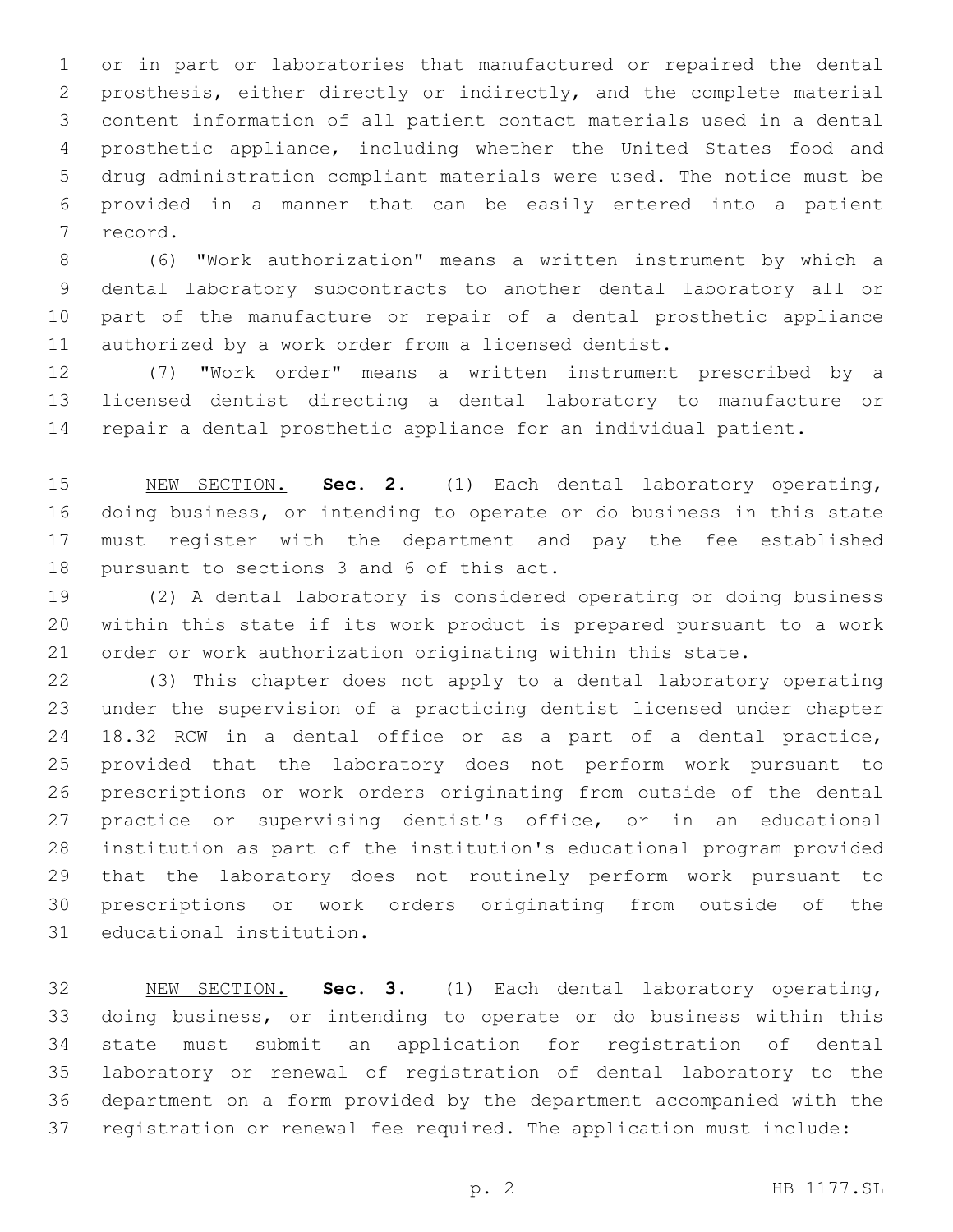(a) The name, mailing address, phone number, and email address of 2 the dental laboratory;

 (b) The physical address of the dental laboratory if different 4 from the mailing address;

 (c) The name, mailing address, phone number, and email address of the responsible person or the name and license number of the 7 supervising dentist who is licensed under chapter 18.32 RCW;

 (d) A statement that the dental laboratory meets the infectious control requirements under the occupational safety and health administration and the centers for disease control and prevention of 11 the United States public health service;

 (e) An acknowledgment by the responsible person or the supervising dentist that the laboratory will provide material disclosure to the prescribing dentist that contains the manufacturer and brand name or the United States food and drug administration registration number of all patient contact materials contained in the prescribed restoration in order that the dentist may include those 18 numbers in the patient's record; and

 (f) An acknowledgment by the responsible person or the supervising dentist who is licensed in this state that he or she will disclose to the prescribing dentist the point of origin of the manufacture of the prescribed restoration. If the restoration was partially or entirely manufactured by a third-party provider, the point of origin disclosure must identify the portion manufactured by 25 a third-party provider and the city, state, and country of the 26 provider.

 (2) Each dental laboratory shall pay a registration fee annually as determined by the secretary as provided in RCW 43.70.250.

 NEW SECTION. **Sec. 4.** (1) Upon granting a registration for a dental laboratory, the department shall assign the dental laboratory a dental registration number. The dental laboratory registration number must appear on all invoices or other correspondence of the dental laboratory.

 (2) A dentist shall include the registration number of the dental 35 laboratory on the dentist's work order.

 NEW SECTION. **Sec. 5.** (1) Effective January 31, 2021, to be eligible for dental laboratory registration the applicant must document that the applicant or one of the applicant's employees who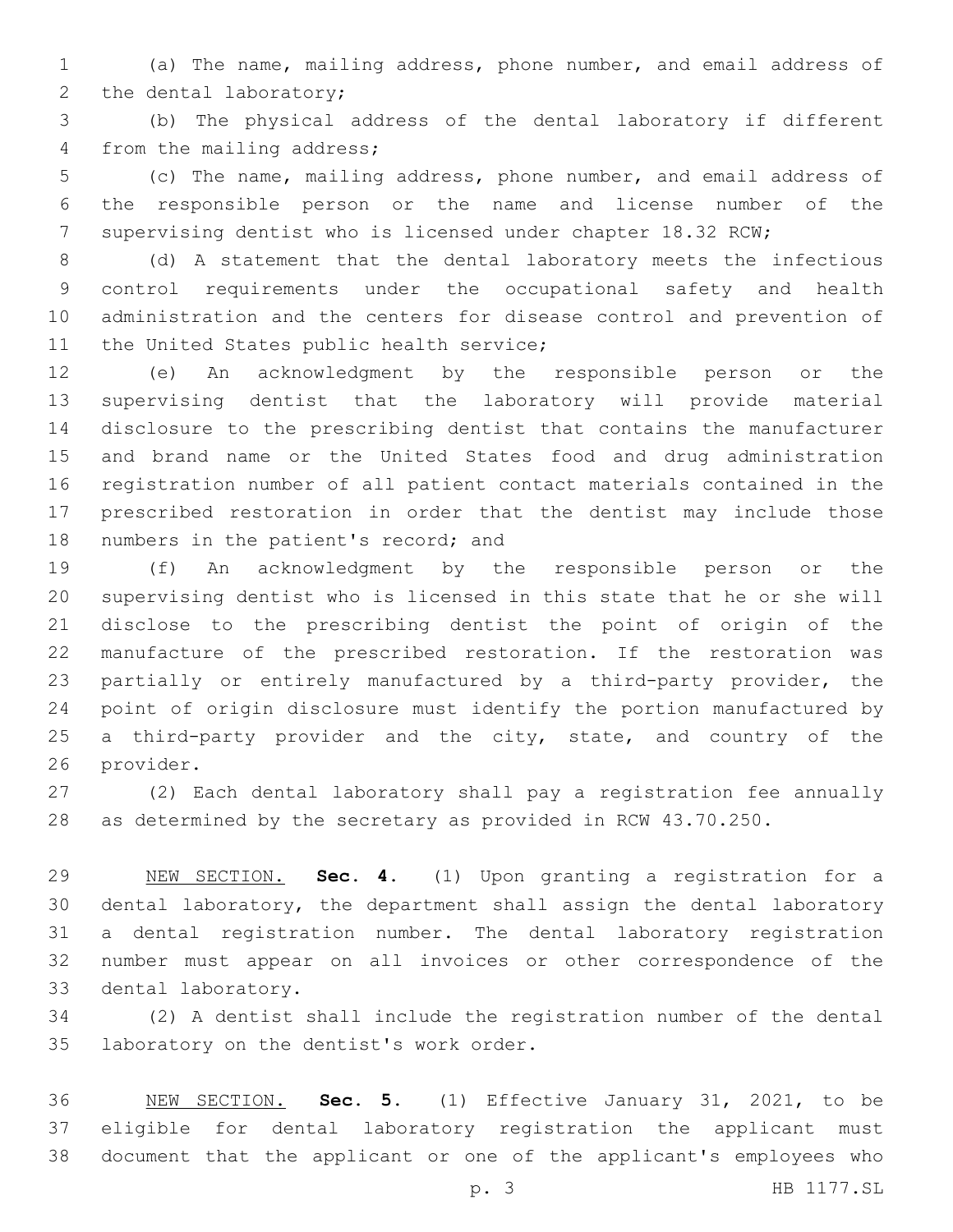works at least thirty hours per week in the applicant's dental 2 laboratory:

 (a) Has successfully completed at least twelve hours of continuing education in dental laboratory technology approved by the national board for certification in dental laboratory technology during the twelve months immediately preceding their application for 7 registration; or

 (b) Is certified by the national board for certification in dental laboratory technology as a certified dental technician in good 10 standing.

 (2)(a) Effective January 31, 2025, the department may not issue a registration to a dental laboratory unless the applying dental laboratory documents that it employs a certified dental technician in good standing with the national board for certification in dental laboratory technology who works at least thirty hours per week in the applying dental laboratory or that the dental laboratory is operated under the supervision of a dentist licensed under chapter 18.32 RCW.

 (b) Subsection (2)(a) of this section does not apply to a dental laboratory that provides the department with documentation that the dental laboratory has been continuously owned and operated by the 21 same individual since January 1, 1996.

 (3) A dental laboratory must maintain a qualified owner or employee identified in subsections (1) and (2) of this section.

 NEW SECTION. **Sec. 6.** Each dental laboratory registered with the department must renew its registration before July 31st each year by completing and submitting a renewal of registration of dental laboratory form and paying a fee determined by the secretary as provided in RCW 43.70.280.

 NEW SECTION. **Sec. 7.** If a dental laboratory violates any provision of this chapter, the department may, in the manner provided by law and upon the advice of the attorney general who shall represent the department in the proceedings, maintain an action in the name of the state for an injunction or other process against any dental laboratory to restrain or prevent the operation of the establishment without a registration issued under this chapter.

 NEW SECTION. **Sec. 8.** Sections 1 through 7 of this act do not apply to activities authorized under chapter 18.30 RCW.

p. 4 HB 1177.SL